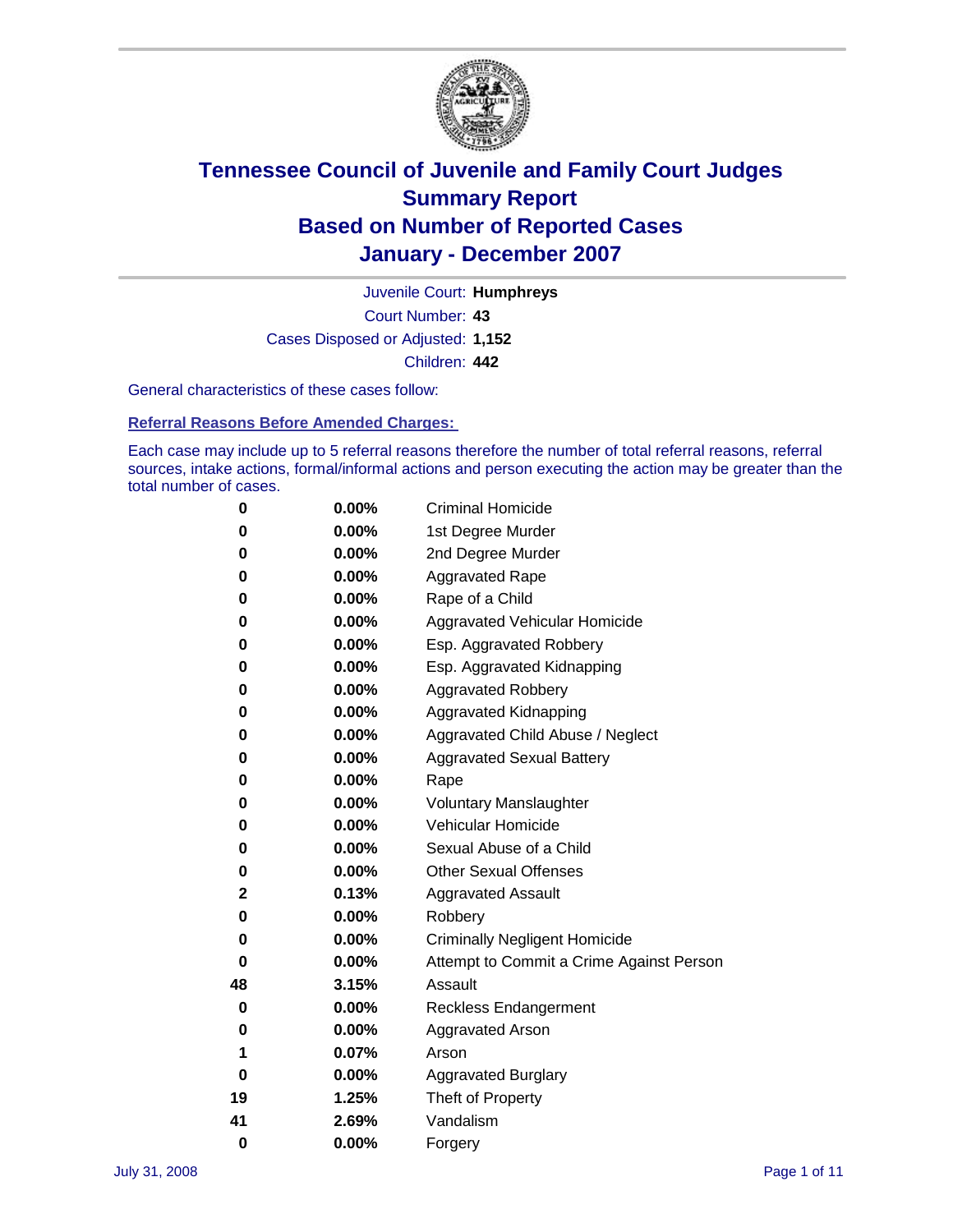

Court Number: **43** Juvenile Court: **Humphreys** Cases Disposed or Adjusted: **1,152** Children: **442**

#### **Referral Reasons Before Amended Charges:**

Each case may include up to 5 referral reasons therefore the number of total referral reasons, referral sources, intake actions, formal/informal actions and person executing the action may be greater than the total number of cases.

| 0            | 0.00%    | <b>Worthless Checks</b>                                     |
|--------------|----------|-------------------------------------------------------------|
| 0            | 0.00%    | Illegal Possession / Fraudulent Use of Credit / Debit Cards |
| 6            | 0.39%    | <b>Burglary</b>                                             |
| 0            | $0.00\%$ | Unauthorized Use of a Vehicle                               |
| $\bf{0}$     | 0.00%    | <b>Cruelty to Animals</b>                                   |
| 0            | $0.00\%$ | Sale of Controlled Substances                               |
| 27           | 1.77%    | <b>Other Drug Offenses</b>                                  |
| $\mathbf{2}$ | 0.13%    | Possession of Controlled Substances                         |
| 1            | 0.07%    | <b>Criminal Attempt</b>                                     |
| 0            | 0.00%    | Carrying Weapons on School Property                         |
| 0            | 0.00%    | Unlawful Carrying / Possession of a Weapon                  |
| 1            | 0.07%    | <b>Evading Arrest</b>                                       |
| 0            | 0.00%    | Escape                                                      |
| 11           | 0.72%    | Driving Under Influence (DUI)                               |
| 42           | 2.76%    | Possession / Consumption of Alcohol                         |
| $\mathbf{2}$ | 0.13%    | Resisting Stop, Frisk, Halt, Arrest or Search               |
| 0            | $0.00\%$ | <b>Aggravated Criminal Trespass</b>                         |
| 4            | 0.26%    | Harassment                                                  |
| 0            | 0.00%    | Failure to Appear                                           |
| 0            | 0.00%    | Filing a False Police Report                                |
| 0            | 0.00%    | Criminal Impersonation                                      |
| 10           | 0.66%    | <b>Disorderly Conduct</b>                                   |
| 9            | 0.59%    | <b>Criminal Trespass</b>                                    |
| 0            | 0.00%    | <b>Public Intoxication</b>                                  |
| 0            | 0.00%    | Gambling                                                    |
| 158          | 10.37%   | Traffic                                                     |
| $\mathbf 0$  | 0.00%    | <b>Local Ordinances</b>                                     |
| $\mathbf{2}$ | 0.13%    | Violation of Wildlife Regulations                           |
| 18           | 1.18%    | Contempt of Court                                           |
| 46           | 3.02%    | Violation of Probation                                      |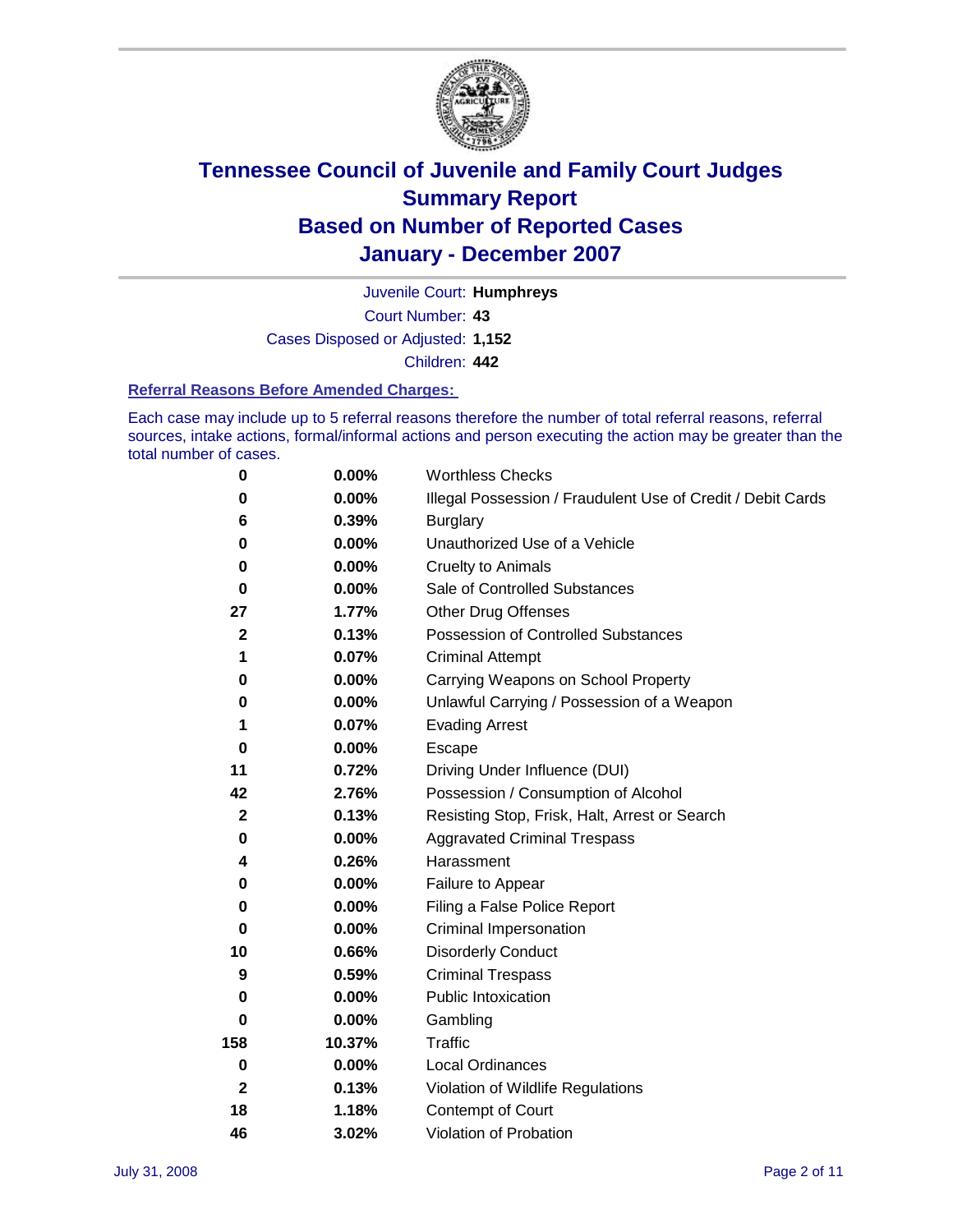

Court Number: **43** Juvenile Court: **Humphreys** Cases Disposed or Adjusted: **1,152** Children: **442**

#### **Referral Reasons Before Amended Charges:**

Each case may include up to 5 referral reasons therefore the number of total referral reasons, referral sources, intake actions, formal/informal actions and person executing the action may be greater than the total number of cases.

| 1,524    | 100.00%  | <b>Total Referrals</b>                 |
|----------|----------|----------------------------------------|
| 17       | 1.12%    | Other                                  |
| 0        | 0.00%    | <b>Consent to Marry</b>                |
| 0        | $0.00\%$ | <b>Request for Medical Treatment</b>   |
| 149      | 9.78%    | <b>Child Support</b>                   |
| 7        | 0.46%    | Paternity / Legitimation               |
| 6        | 0.39%    | Visitation                             |
| 92       | 6.04%    | Custody                                |
| 0        | 0.00%    | <b>Foster Care Review</b>              |
| 0        | 0.00%    | <b>Administrative Review</b>           |
| 608      | 39.90%   | <b>Judicial Review</b>                 |
| 0        | $0.00\%$ | Violation of Informal Adjustment       |
| 0        | $0.00\%$ | <b>Violation of Pretrial Diversion</b> |
| 3        | 0.20%    | <b>Termination of Parental Rights</b>  |
| 63       | 4.13%    | Dependency / Neglect                   |
| 0        | 0.00%    | <b>Physically Abused Child</b>         |
| 0        | $0.00\%$ | <b>Sexually Abused Child</b>           |
| 4        | 0.26%    | <b>Violation of Curfew</b>             |
| 12       | 0.79%    | Violation of a Valid Court Order       |
| 3        | 0.20%    | Possession of Tobacco Products         |
| 0        | $0.00\%$ | Out-of-State Runaway                   |
| 5        | 0.33%    | In-State Runaway                       |
| 85       | 5.58%    | Truancy                                |
| 20       | 1.31%    | Unruly Behavior                        |
| $\bf{0}$ | 0.00%    | Violation of Aftercare                 |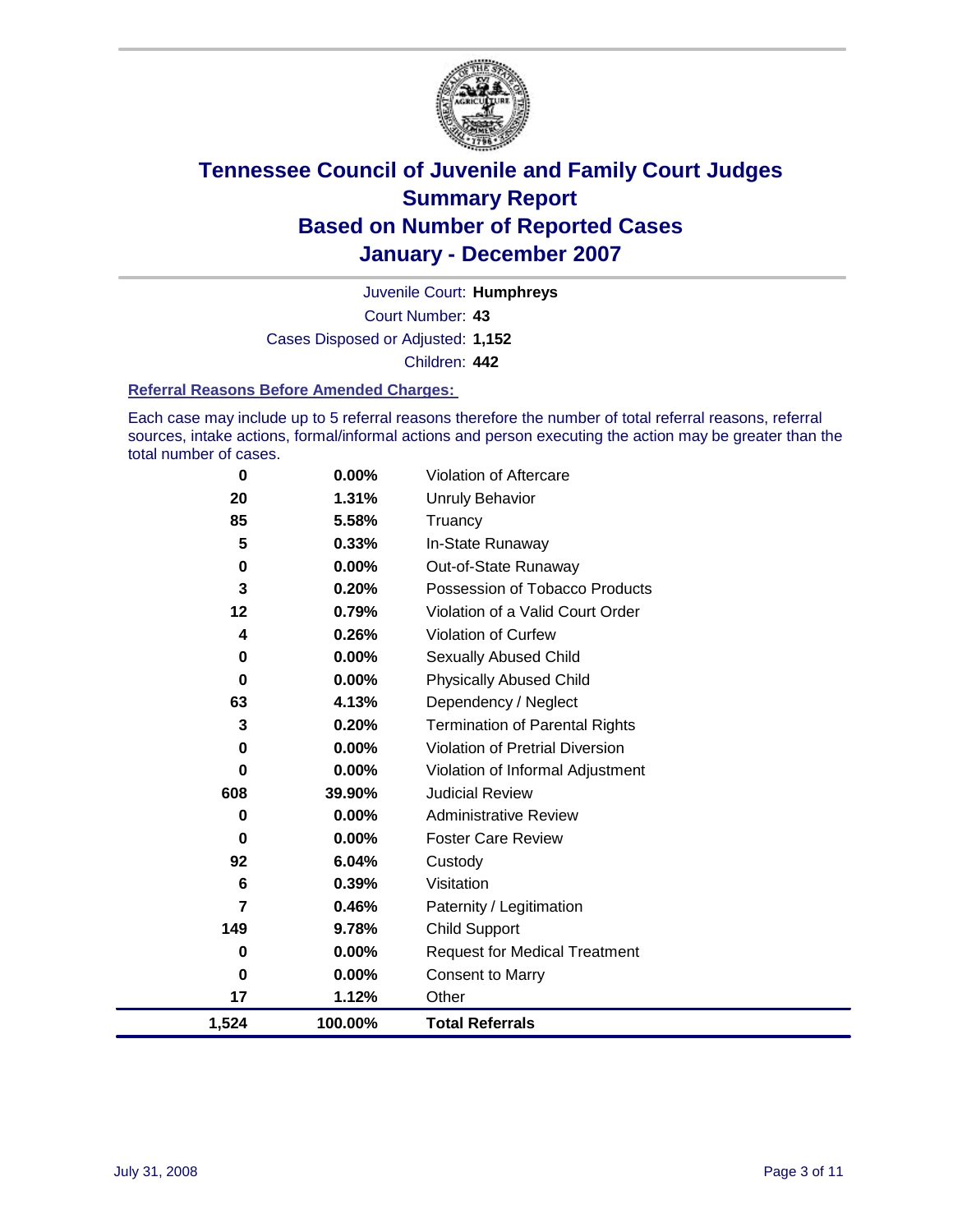

Court Number: **43** Juvenile Court: **Humphreys** Cases Disposed or Adjusted: **1,152** Children: **442**

### **Referral Sources: 1**

| 0<br>161<br>677<br>0<br>$\bf{0}$<br>54<br>0<br>0<br>3<br>3 | 10.56%<br>44.42%<br>0.00%<br>0.00%<br>3.54%<br>$0.00\%$<br>0.00%<br>0.20%<br>0.20% | <b>District Attorney's Office</b><br><b>Court Staff</b><br>Social Agency<br><b>Other Court</b><br>Victim<br>Child & Parent<br>Hospital<br>Unknown<br>Other |
|------------------------------------------------------------|------------------------------------------------------------------------------------|------------------------------------------------------------------------------------------------------------------------------------------------------------|
|                                                            |                                                                                    |                                                                                                                                                            |
|                                                            |                                                                                    |                                                                                                                                                            |
|                                                            |                                                                                    |                                                                                                                                                            |
|                                                            |                                                                                    |                                                                                                                                                            |
|                                                            |                                                                                    |                                                                                                                                                            |
|                                                            |                                                                                    |                                                                                                                                                            |
|                                                            |                                                                                    |                                                                                                                                                            |
|                                                            |                                                                                    |                                                                                                                                                            |
|                                                            |                                                                                    |                                                                                                                                                            |
|                                                            | 0.00%                                                                              | <b>Other State Department</b>                                                                                                                              |
| 62                                                         | 4.07%                                                                              | DCS.                                                                                                                                                       |
| 0                                                          | 0.00%                                                                              | <b>CSA</b>                                                                                                                                                 |
| 93                                                         | 6.10%                                                                              | School                                                                                                                                                     |
| 0                                                          | 0.00%                                                                              | Self                                                                                                                                                       |
| 35                                                         | 2.30%                                                                              | <b>Relatives</b>                                                                                                                                           |
| 95                                                         | 6.23%                                                                              | Parents                                                                                                                                                    |
| 341                                                        | 22.38%                                                                             | Law Enforcement                                                                                                                                            |
|                                                            |                                                                                    |                                                                                                                                                            |

### **Age of Child at Referral: 2**

| 442 | 100.00%  | <b>Total Child Count</b> |  |
|-----|----------|--------------------------|--|
| 0   | $0.00\%$ | Unknown / Not Reported   |  |
| 13  | 2.94%    | Ages 19 and Over         |  |
| 100 | 22.62%   | Ages 17 through 18       |  |
| 126 | 28.51%   | Ages 15 through 16       |  |
| 44  | 9.95%    | Ages 13 through 14       |  |
| 16  | 3.62%    | Ages 11 through 12       |  |
| 143 | 32.35%   | Ages 10 and Under        |  |
|     |          |                          |  |

<sup>1</sup> If different than number of Referral Reasons (1524), verify accuracy of your court's data.

<sup>2</sup> One child could be counted in multiple categories, verify accuracy of your court's data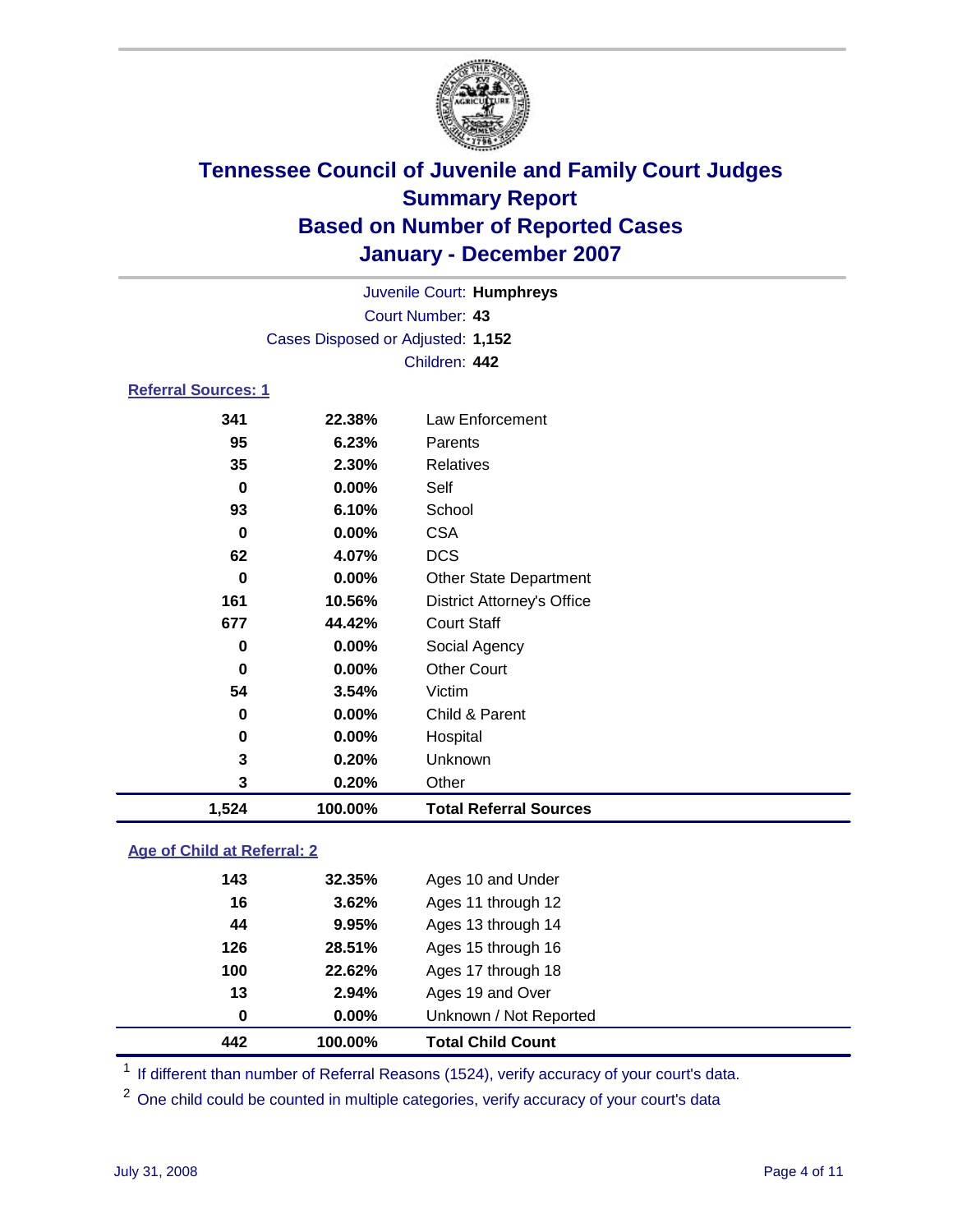

| Juvenile Court: Humphreys |                                         |                          |  |  |  |
|---------------------------|-----------------------------------------|--------------------------|--|--|--|
| Court Number: 43          |                                         |                          |  |  |  |
|                           | Cases Disposed or Adjusted: 1,152       |                          |  |  |  |
|                           |                                         | Children: 442            |  |  |  |
| Sex of Child: 1           |                                         |                          |  |  |  |
| 262                       | 59.28%                                  | Male                     |  |  |  |
| 176                       | 39.82%                                  | Female                   |  |  |  |
| 4                         | 0.90%                                   | Unknown                  |  |  |  |
| 442                       | 100.00%                                 | <b>Total Child Count</b> |  |  |  |
| Race of Child: 1          |                                         |                          |  |  |  |
| 382                       | 86.43%                                  | White                    |  |  |  |
| 25                        | 5.66%                                   | African American         |  |  |  |
| 5                         | 1.13%                                   | Native American          |  |  |  |
| $\mathbf{2}$              | 0.45%                                   | Asian                    |  |  |  |
| 10                        | 2.26%                                   | Mixed                    |  |  |  |
| 18                        | 4.07%                                   | Unknown                  |  |  |  |
| 442                       | 100.00%                                 | <b>Total Child Count</b> |  |  |  |
| <b>Hispanic Origin: 1</b> |                                         |                          |  |  |  |
| 15                        | 3.39%                                   | Yes                      |  |  |  |
| 409                       | 92.53%                                  | <b>No</b>                |  |  |  |
| 18                        | 4.07%                                   | Unknown                  |  |  |  |
| 442                       | 100.00%                                 | <b>Total Child Count</b> |  |  |  |
|                           | <b>School Enrollment of Children: 1</b> |                          |  |  |  |
| 298                       | 67.42%                                  | Yes                      |  |  |  |
| 73                        | 16.52%                                  | <b>No</b>                |  |  |  |
| 71                        | 16.06%                                  | Unknown                  |  |  |  |
| 442                       | 100.00%                                 | <b>Total Child Count</b> |  |  |  |

One child could be counted in multiple categories, verify accuracy of your court's data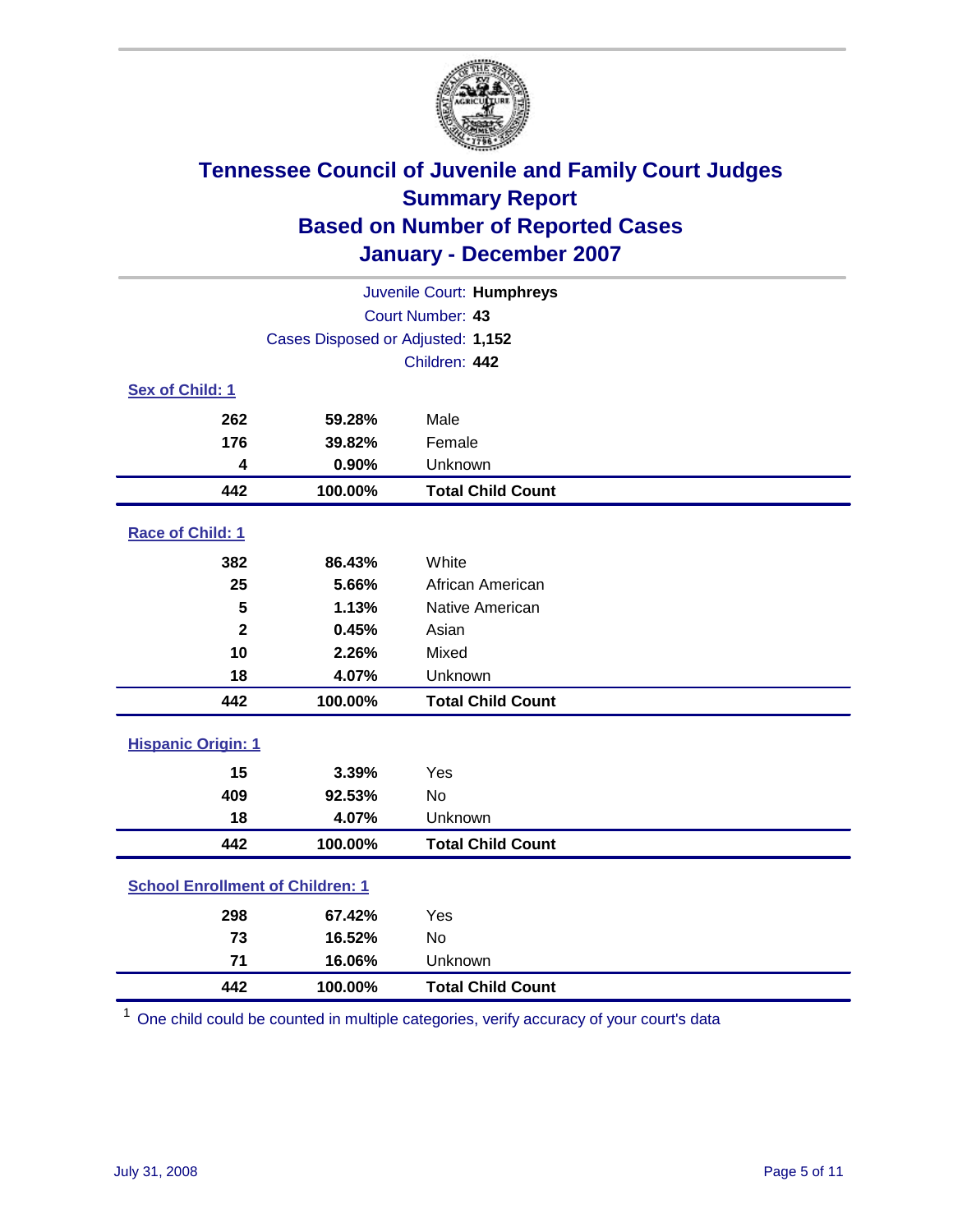

Court Number: **43** Juvenile Court: **Humphreys** Cases Disposed or Adjusted: **1,152** Children: **442**

#### **Living Arrangement of Child at Time of Referral: 1**

| 442 | 100.00%  | <b>Total Child Count</b>     |
|-----|----------|------------------------------|
| 5   | 1.13%    | Other                        |
| 107 | 24.21%   | Unknown                      |
| 3   | 0.68%    | Independent                  |
| 0   | 0.00%    | In an Institution            |
| 6   | $1.36\%$ | In a Residential Center      |
| 1   | 0.23%    | In a Group Home              |
| 27  | 6.11%    | With Foster Family           |
| 5   | 1.13%    | With Adoptive Parents        |
| 69  | 15.61%   | <b>With Relatives</b>        |
| 31  | 7.01%    | <b>With Father</b>           |
| 102 | 23.08%   | With Mother                  |
| 21  | 4.75%    | With Mother and Stepfather   |
| 5   | 1.13%    | With Father and Stepmother   |
| 60  | 13.57%   | With Both Biological Parents |
|     |          |                              |

#### **Type of Detention: 2**

| 1.152 | 100.00%  | <b>Total Detention Count</b> |
|-------|----------|------------------------------|
| 0     | $0.00\%$ | Other                        |
| 1,148 | 99.65%   | Does Not Apply               |
| 0     | $0.00\%$ | Unknown                      |
| 0     | 0.00%    | <b>Psychiatric Hospital</b>  |
| 0     | $0.00\%$ | Jail - No Separation         |
| 0     | $0.00\%$ | Jail - Partial Separation    |
| 0     | $0.00\%$ | Jail - Complete Separation   |
| 4     | 0.35%    | Juvenile Detention Facility  |
| 0     | $0.00\%$ | Non-Secure Placement         |
|       |          |                              |

<sup>1</sup> One child could be counted in multiple categories, verify accuracy of your court's data

<sup>2</sup> If different than number of Cases (1152) verify accuracy of your court's data.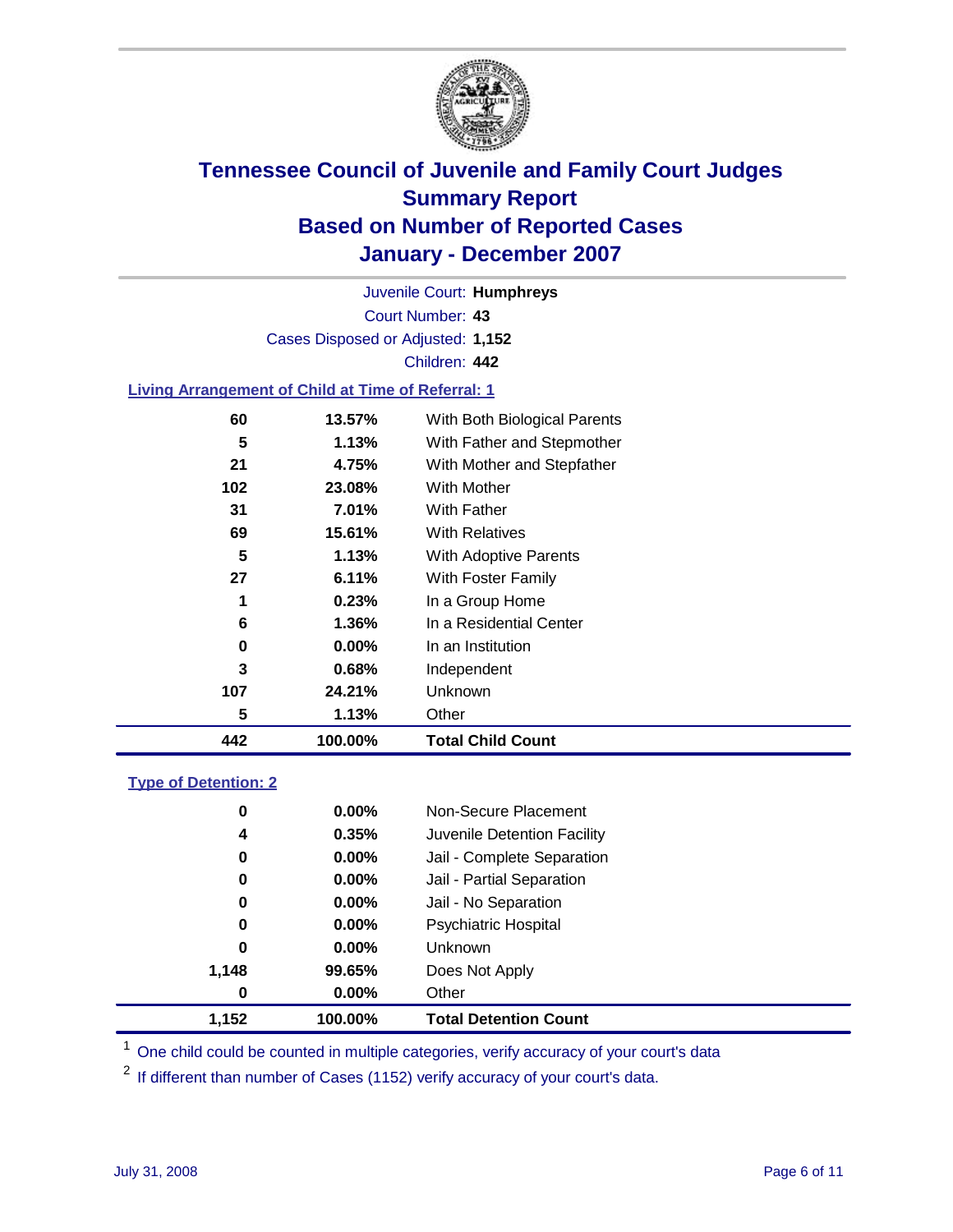

|                                                    |                                   | Juvenile Court: Humphreys            |
|----------------------------------------------------|-----------------------------------|--------------------------------------|
|                                                    |                                   | Court Number: 43                     |
|                                                    | Cases Disposed or Adjusted: 1,152 |                                      |
|                                                    |                                   | Children: 442                        |
| <b>Placement After Secure Detention Hearing: 1</b> |                                   |                                      |
| $\bf{0}$                                           | 0.00%                             | Returned to Prior Living Arrangement |
| $\mathbf 2$                                        | 0.17%                             | Juvenile Detention Facility          |
| 0                                                  | 0.00%                             | Jail                                 |
| 0                                                  | 0.00%                             | Shelter / Group Home                 |
| $\mathbf{2}$                                       | 0.17%                             | <b>Foster Family Home</b>            |
| 0                                                  | 0.00%                             | <b>Psychiatric Hospital</b>          |
| 0                                                  | 0.00%                             | Unknown / Not Reported               |
| 1,148                                              | 99.65%                            | Does Not Apply                       |
| 0                                                  | 0.00%                             | Other                                |
| 1,152                                              | 100.00%                           | <b>Total Placement Count</b>         |
|                                                    |                                   |                                      |
| <b>Intake Actions: 2</b>                           |                                   |                                      |
| 713                                                | 46.78%                            | <b>Petition Filed</b>                |
| 82                                                 | 5.38%                             | <b>Motion Filed</b>                  |
| 202                                                | 13.25%                            | <b>Citation Processed</b>            |
| 0                                                  | 0.00%                             | Notification of Paternity Processed  |
| 527                                                | 34.58%                            | Scheduling of Judicial Review        |
| 0                                                  | 0.00%                             | Scheduling of Administrative Review  |
| 0                                                  | 0.00%                             | Scheduling of Foster Care Review     |
| 0                                                  | 0.00%                             | Unknown                              |
| 0                                                  | 0.00%                             | Does Not Apply                       |
| 0                                                  | 0.00%                             | Other                                |
| 1,524                                              | 100.00%                           | <b>Total Intake Count</b>            |

<sup>1</sup> If different than number of Cases (1152) verify accuracy of your court's data.

<sup>2</sup> If different than number of Referral Reasons (1524), verify accuracy of your court's data.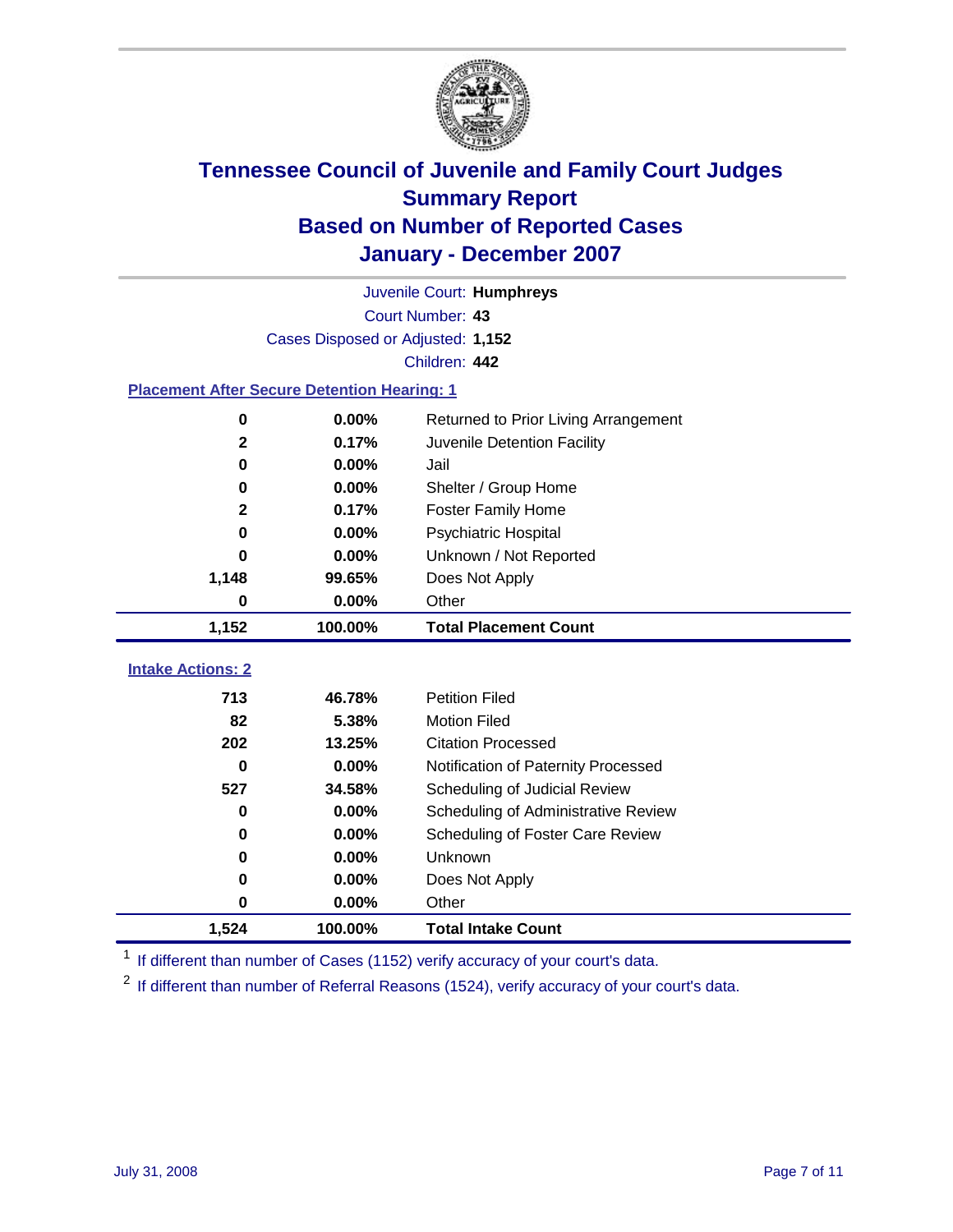

Court Number: **43** Juvenile Court: **Humphreys** Cases Disposed or Adjusted: **1,152** Children: **442**

#### **Last Grade Completed by Child: 1**

| 442            | 100.00% | <b>Total Child Count</b> |
|----------------|---------|--------------------------|
| $\mathbf 2$    | 0.45%   | Other                    |
| 111            | 25.11%  | Unknown                  |
| 0              | 0.00%   | Never Attended School    |
| 3              | 0.68%   | Graduated                |
| $\mathbf 2$    | 0.45%   | <b>GED</b>               |
| 0              | 0.00%   | Non-Graded Special Ed    |
| 7              | 1.58%   | 12th Grade               |
| 58             | 13.12%  | 11th Grade               |
| 57             | 12.90%  | 10th Grade               |
| 35             | 7.92%   | 9th Grade                |
| 34             | 7.69%   | 8th Grade                |
| 10             | 2.26%   | 7th Grade                |
| 10             | 2.26%   | 6th Grade                |
| 6              | 1.36%   | 5th Grade                |
| 4              | 0.90%   | 4th Grade                |
| 5              | 1.13%   | 3rd Grade                |
| 4              | 0.90%   | 2nd Grade                |
| 6              | 1.36%   | 1st Grade                |
| $\overline{7}$ | 1.58%   | Kindergarten             |
| 11             | 2.49%   | Preschool                |
| 70             | 15.84%  | Too Young for School     |

### **Enrolled in Special Education: 1**

| 442 | 100.00% | <b>Total Child Count</b> |  |
|-----|---------|--------------------------|--|
| 93  | 21.04%  | Unknown                  |  |
| 298 | 67.42%  | No                       |  |
| 51  | 11.54%  | Yes                      |  |
|     |         |                          |  |

<sup>1</sup> One child could be counted in multiple categories, verify accuracy of your court's data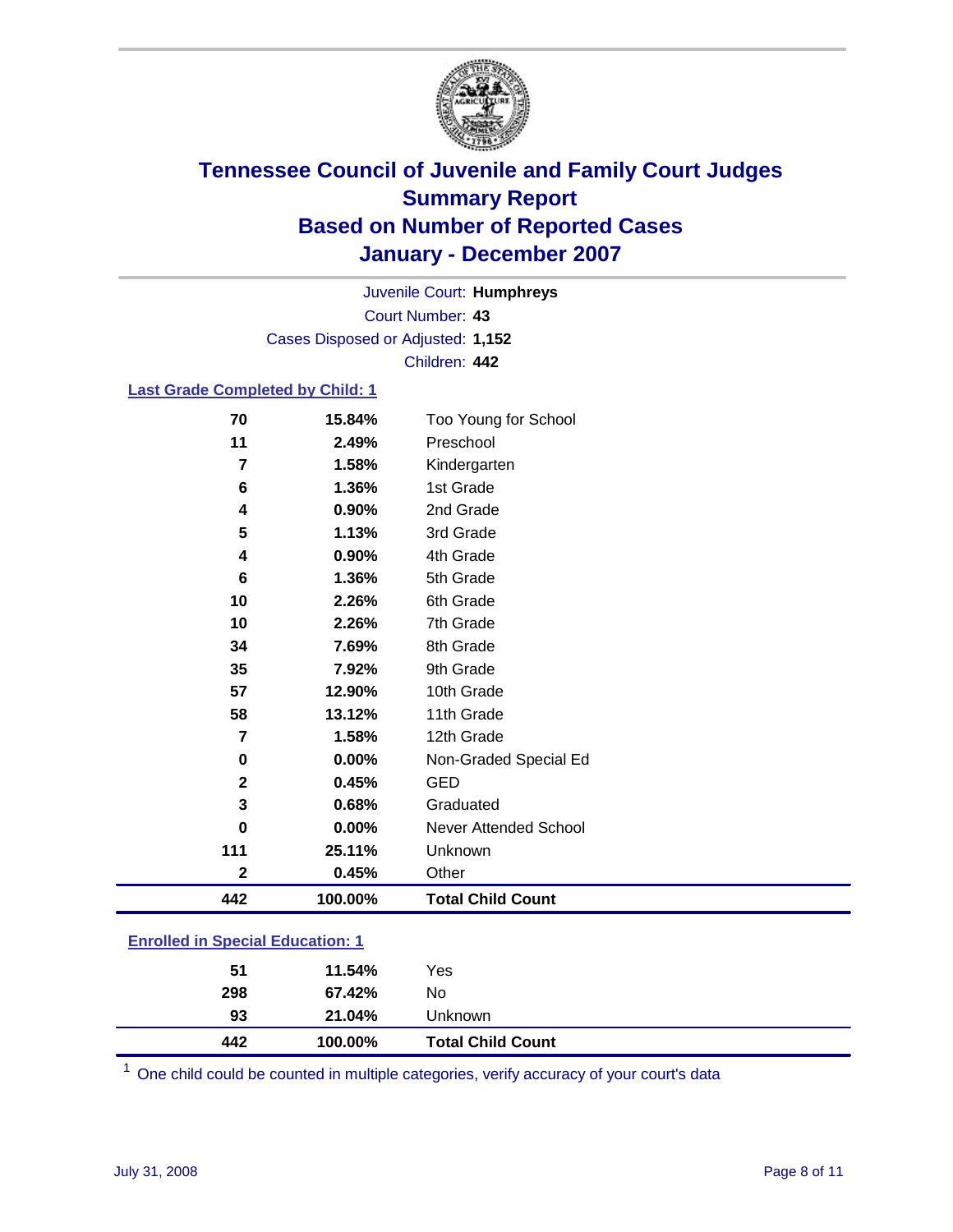

| Juvenile Court: Humphreys    |                                   |                           |  |  |
|------------------------------|-----------------------------------|---------------------------|--|--|
|                              | Court Number: 43                  |                           |  |  |
|                              | Cases Disposed or Adjusted: 1,152 |                           |  |  |
|                              |                                   | Children: 442             |  |  |
| <b>Action Executed By: 1</b> |                                   |                           |  |  |
| 1,524                        | 100.00%                           | Judge                     |  |  |
| 0                            | $0.00\%$                          | Referee                   |  |  |
| 0                            | $0.00\%$                          | <b>YSO</b>                |  |  |
| 0                            | $0.00\%$                          | Other                     |  |  |
| 0                            | 0.00%                             | Unknown / Not Reported    |  |  |
| 1,524                        | 100.00%                           | <b>Total Action Count</b> |  |  |

### **Formal / Informal Actions: 1**

| 180   | 11.81%   | Dismissed                                        |
|-------|----------|--------------------------------------------------|
| 22    | 1.44%    | Retired / Nolle Prosequi                         |
| 140   | 9.19%    | <b>Complaint Substantiated Delinquent</b>        |
| 83    | 5.45%    | <b>Complaint Substantiated Status Offender</b>   |
| 23    | 1.51%    | <b>Complaint Substantiated Dependent/Neglect</b> |
| 1     | $0.07\%$ | <b>Complaint Substantiated Abused</b>            |
| 0     | $0.00\%$ | <b>Complaint Substantiated Mentally III</b>      |
| 37    | 2.43%    | Informal Adjustment                              |
| 1     | 0.07%    | <b>Pretrial Diversion</b>                        |
| 0     | $0.00\%$ | <b>Transfer to Adult Court Hearing</b>           |
| 0     | $0.00\%$ | Charges Cleared by Transfer to Adult Court       |
| 1,020 | 66.93%   | Special Proceeding                               |
| 0     | $0.00\%$ | <b>Review Concluded</b>                          |
| 17    | 1.12%    | Case Held Open                                   |
| 0     | $0.00\%$ | Other                                            |
| 0     | $0.00\%$ | Unknown / Not Reported                           |
| 1,524 | 100.00%  | <b>Total Action Count</b>                        |

<sup>1</sup> If different than number of Referral Reasons (1524), verify accuracy of your court's data.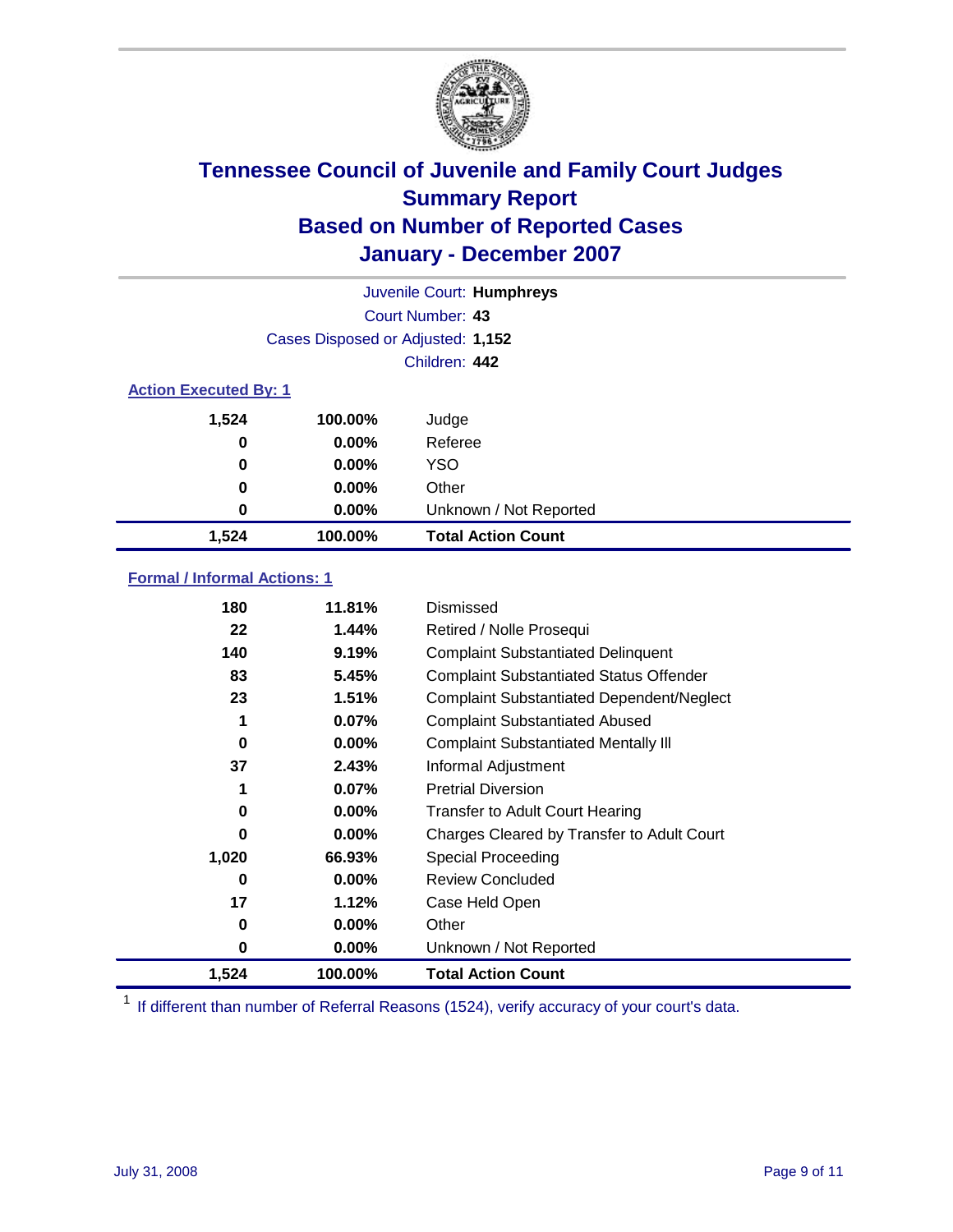

|                       |                                   | Juvenile Court: Humphreys                             |
|-----------------------|-----------------------------------|-------------------------------------------------------|
|                       |                                   | Court Number: 43                                      |
|                       | Cases Disposed or Adjusted: 1,152 |                                                       |
|                       |                                   | Children: 442                                         |
| <b>Case Outcomes:</b> |                                   | There can be multiple outcomes for one child or case. |
| 129                   | 7.44%                             | <b>Case Dismissed</b>                                 |
| 14                    | 0.81%                             | Case Retired or Nolle Prosequi                        |
| 116                   | 6.69%                             | Warned / Counseled                                    |
| 86                    | 4.96%                             | <b>Held Open For Review</b>                           |
| 63                    | 3.63%                             | Supervision / Probation to Juvenile Court             |
| 0                     | 0.00%                             | <b>Probation to Parents</b>                           |
| 0                     | 0.00%                             | Referral to Another Entity for Supervision / Service  |
| 22                    | 1.27%                             | Referred for Mental Health Counseling                 |
| 20                    | 1.15%                             | Referred for Alcohol and Drug Counseling              |
| 0                     | 0.00%                             | <b>Referred to Alternative School</b>                 |
| 0                     | 0.00%                             | Referred to Private Child Agency                      |
| 9                     | 0.52%                             | Referred to Defensive Driving School                  |
| 0                     | 0.00%                             | Referred to Alcohol Safety School                     |
| 25                    | 1.44%                             | Referred to Juvenile Court Education-Based Program    |
| 15                    | 0.86%                             | Driver's License Held Informally                      |
| 0                     | 0.00%                             | <b>Voluntary Placement with DMHMR</b>                 |
| 1                     | 0.06%                             | <b>Private Mental Health Placement</b>                |
| 0                     | 0.00%                             | <b>Private MR Placement</b>                           |
| 1                     | 0.06%                             | Placement with City/County Agency/Facility            |
| 17                    | 0.98%                             | Placement with Relative / Other Individual            |
| 75                    | 4.32%                             | Fine                                                  |
| 24                    | 1.38%                             | <b>Public Service</b>                                 |
| 7                     | 0.40%                             | Restitution                                           |
| 0                     | 0.00%                             | <b>Runaway Returned</b>                               |
| 25                    | 1.44%                             | No Contact Order                                      |
| 0                     | $0.00\%$                          | Injunction Other than No Contact Order                |
| 17                    | 0.98%                             | <b>House Arrest</b>                                   |
| 3                     | 0.17%                             | <b>Court Defined Curfew</b>                           |
| 0                     | 0.00%                             | Dismissed from Informal Adjustment                    |
| 0                     | 0.00%                             | <b>Dismissed from Pretrial Diversion</b>              |
| 6                     | 0.35%                             | Released from Probation                               |
| 0                     | 0.00%                             | <b>Transferred to Adult Court</b>                     |
| 0                     | $0.00\%$                          | <b>DMHMR Involuntary Commitment</b>                   |